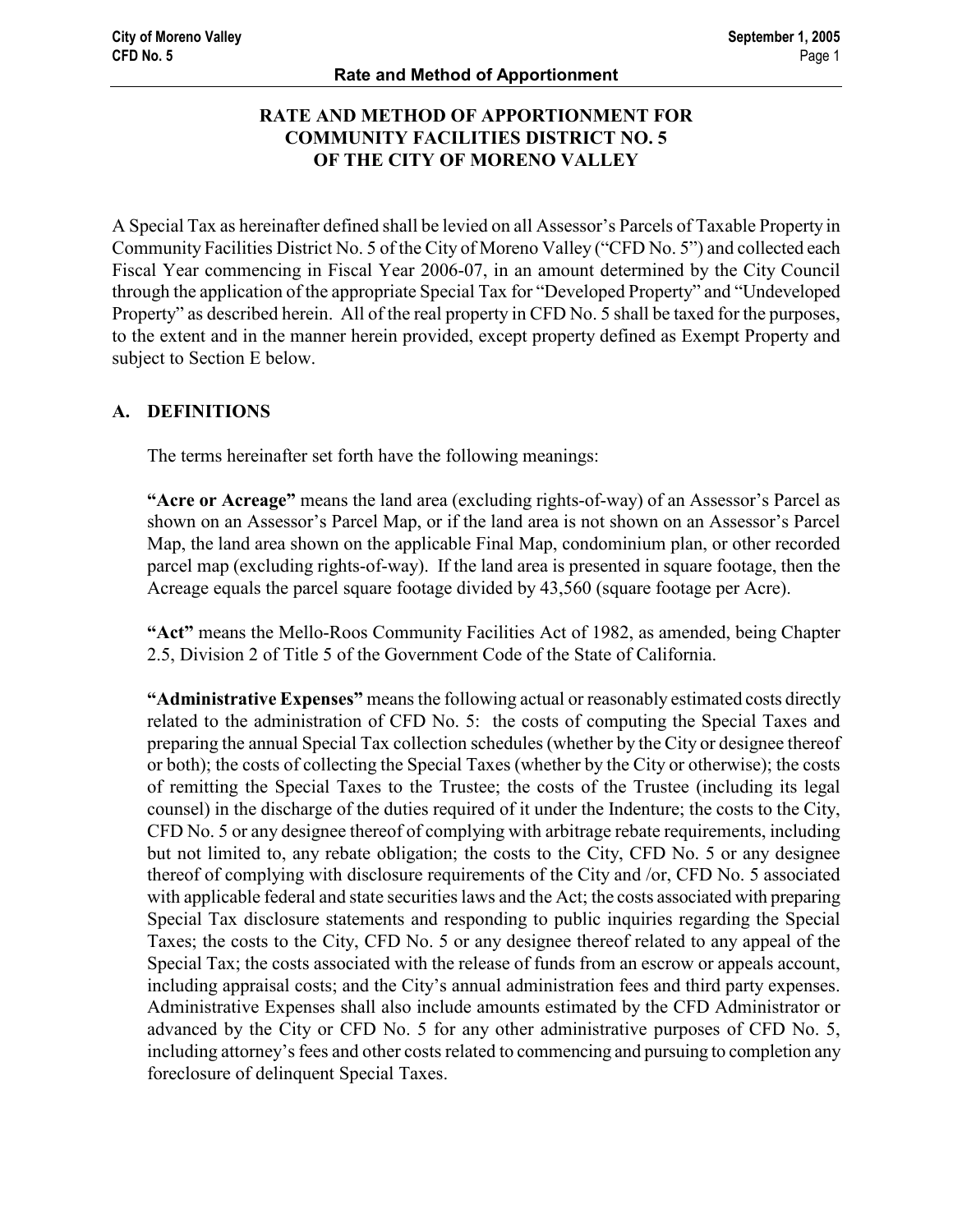"Assessor's Parcel" means a parcel shown in an Assessor's Parcel Map with an assigned Assessor's Parcel Number.

"Assessor's Parcel Map" means an official map of the Assessor of the County designating parcels by Assessor's Parcel Number.

"Bonds" means any binding obligation including bonds or other debt (as defined in Section 53317(d) of the Act), whether in one or more series, issued by CFD No. 5 under the Act.

"CFD Administrator" means the Enterprise Services Manager of the City of Moreno Valley, or designee thereof, responsible for determining the Special Tax Requirement and providing for the levy and collection of the Special Taxes.

"CFD No. 5" means Community Facilities District No. 5 of the City of Moreno Valley.

"City" means the City of Moreno Valley.

"City Council" means the City Council of the City, acting as the legislative body of CFD No. 5.

"County" means the County of Riverside.

"Final Map" means a final map or parcel map approved by the City pursuant to the Subdivision Map Act (California Government Code Section 66410 et seq.) that creates individual lots for which building permits may be issued.

"Fiscal Year" means the period starting July 1 of any year and ending on the following June 30.

"Indenture" means the indenture, fiscal agent agreement, resolution or other instrument pursuant to which Bonds are issued, as modified, amended and/or supplemented from time to time, and any instrument replacing or supplementing the same.

"Outstanding Bonds" means all Bonds that are deemed to be outstanding under the Indenture.

"Property":

"Developed Property" means for each Fiscal Year, all Taxable Property for which a building permit for new construction was issued prior to March 1 of the prior Fiscal Year.

"Exempt Property" means any property not subject to Special Tax as described under Section E, herein.

"Taxable Property" means all of the Assessor's Parcels within the boundaries of CFD No. 5, which are not classified as Exempt Property.

"Undeveloped Property" means, for each Fiscal Year, all Taxable Property not classified as Developed Property.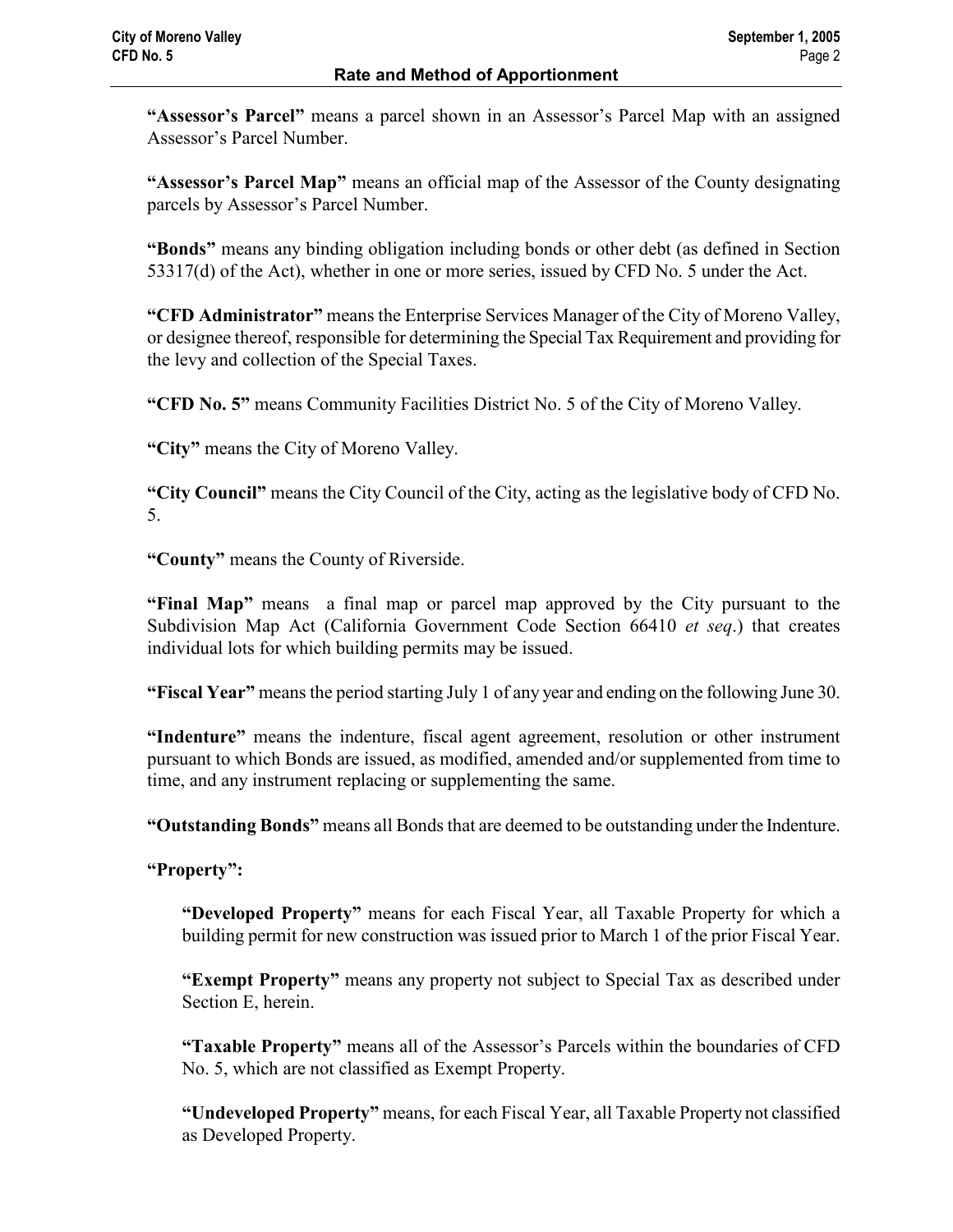"Proportionately" means for Developed Property that the ratio of the actual Special Tax levy per acre to the Maximum Annual Special Tax per acre is equal for all Assessor's Parcels of Developed Property within CFD No.5. For Undeveloped Property, "Proportionately" means that the ratio of the actual Special Tax levy per Acre to the Maximum Annual Special Tax per Acre is equal for all Assessor's Parcels of Undeveloped Property in CFD No. 5.

"State" means the State of California.

### "Tax":

"Maximum Annual Special Tax" means the maximum Special Tax, determined in accordance with Section C, that can be levied in any Fiscal Year on any Assessor's Parcel.

"Special Tax" means the special tax to be levied in each Fiscal Year on each Assessor's Parcel of Developed Property and Undeveloped Property to fund the Annual Special Tax Requirement.

"Annual Special Tax Requirement" means that amount required in any Fiscal Year for CFD No. 5 to pay the sum of: (i) debt service on all Outstanding Bonds; (ii) periodic costs on the Bonds, including but not limited to, credit enhancement and rebate payments on the Bonds; (iii) Administrative Expenses; (iv) any amounts required to establish or replenish any reserve funds for all Bonds issued or to be issued by CFD No. 5; and (v) any amounts required for the acquisition or construction of facilities eligible under the Act. In arriving at the Annual Special Tax Requirement, the CFD Administrator shall take into account the reasonably anticipated delinquent Special Taxes based on the delinquency rate for Special Taxes levied in the previous Fiscal Year and shall give a credit for funds available to reduce the annual Special Tax levy.

"Trustee" means the trustee, fiscal agent, or paying agent under the Indenture.

### B. CLASSIFICATION OF PROPERTIES

Each Fiscal Year, all Property within CFD No. 5 shall be classified as Taxable Property or Exempt Property. Taxable Property shall be further classified as Developed Property or Undeveloped Property and shall be subject to Special Taxes up to the rates set forth in Section C and in accordance with the method of apportionment pursuant to Section D.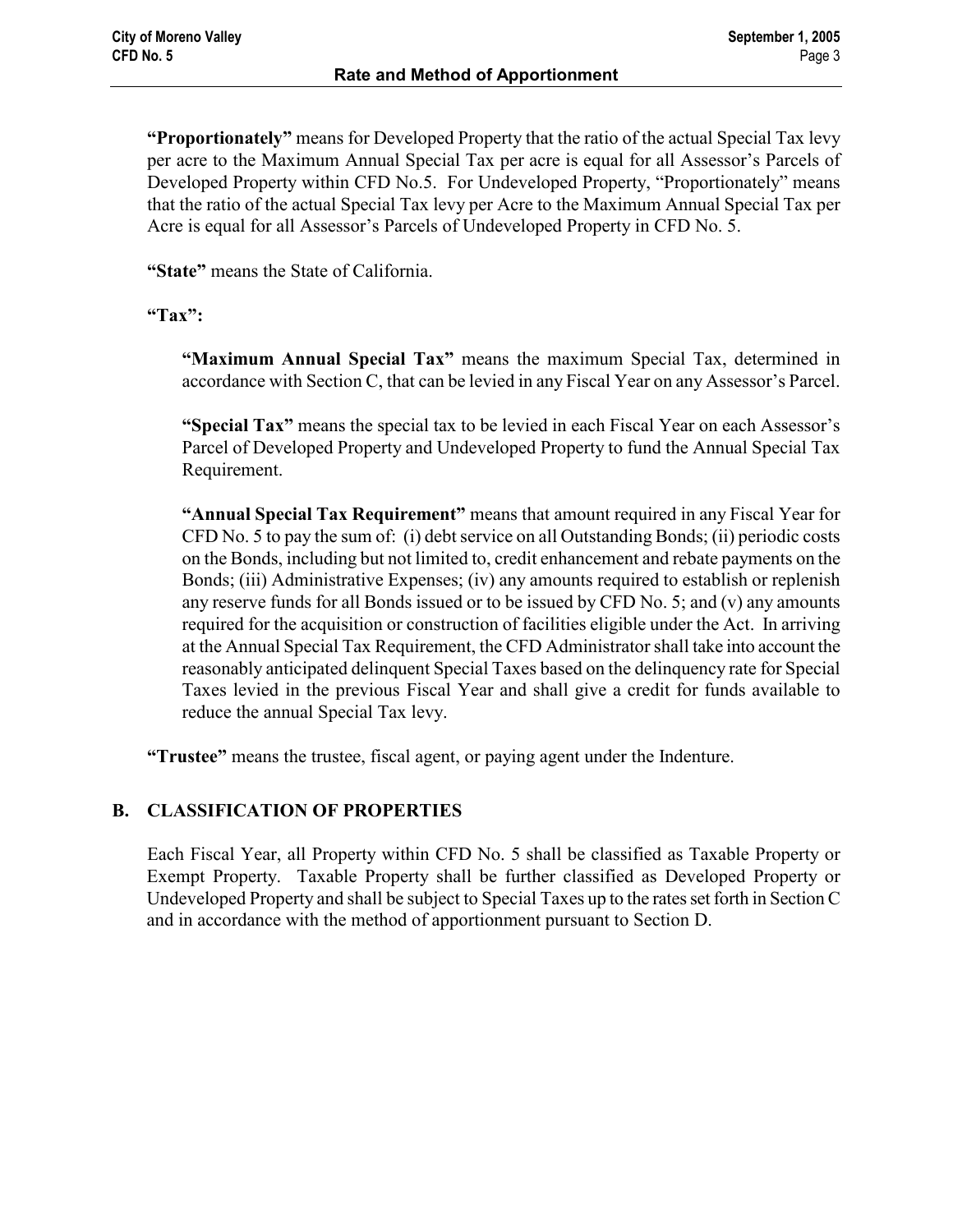#### C. SPECIAL TAX RATE

#### 1. Developed Property

#### a. Maximum Annual Special Tax

The Maximum Annual Special Tax for each Assessor's Parcel of Developed Property shall be \$10,652 per Acre for Fiscal Year 2006-2007, and shall increase thereafter, commencing on July 1, 2007 and on July 1 of each Fiscal Year thereafter, by an amount equal to two percent (2%) of the Maximum Annual Special Tax in effect in the previous Fiscal Year.

### 2. Undeveloped Property

#### a. Maximum Annual Special Tax

The Maximum Annual Special Tax for each Assessor's Parcel of Undeveloped Property shall be \$10,652 per Acre for Fiscal Year 2006-07, and shall increase thereafter, commencing on July 1, 2007 and on July 1 of each Fiscal Year thereafter, by an amount equal to two percent (2%) of the Maximum Annual Special Tax for the previous Fiscal Year.

### D. METHOD OF APPORTIONMENT OF THE SPECIAL TAX

Commencing with Fiscal Year 2006-07 and for each following Fiscal Year, the City Council shall levy the Special Tax until the amount of Special Taxes levied equals the Annual Special Tax Requirement. The Special Tax shall be levied each Fiscal Year as follows:

First, the Special Tax shall be levied Proportionately on each Assessor's Parcel of Developed Property at up to 100% of the applicable Maximum Annual Special Tax.

Second, if additional monies are needed to satisfy the Annual Special Tax Requirement, the Special Tax shall be levied Proportionately on each Assessor's Parcel of Undeveloped Property at up to 100% of the applicable Maximum Annual Special Tax.

### E. EXEMPTIONS

At the time the Special Tax is enrolled for the Fiscal Year for which the Special Tax is being levied, the CFD Administrator shall classify as Exempt Property: (i) Assessor's Parcels owned by, dedicated to, or irrevocably offered for dedication to the State of California, federal or other local governments; (ii) Assessor's Parcels with public or utility easements making impractical their utilization for other than the purposes set forth in the easement; (iii) Assessor's Parcels owned by a property owner's association; provided that no such classification would reduce the Acreage of Taxable Property to less than 55.4 Acres. The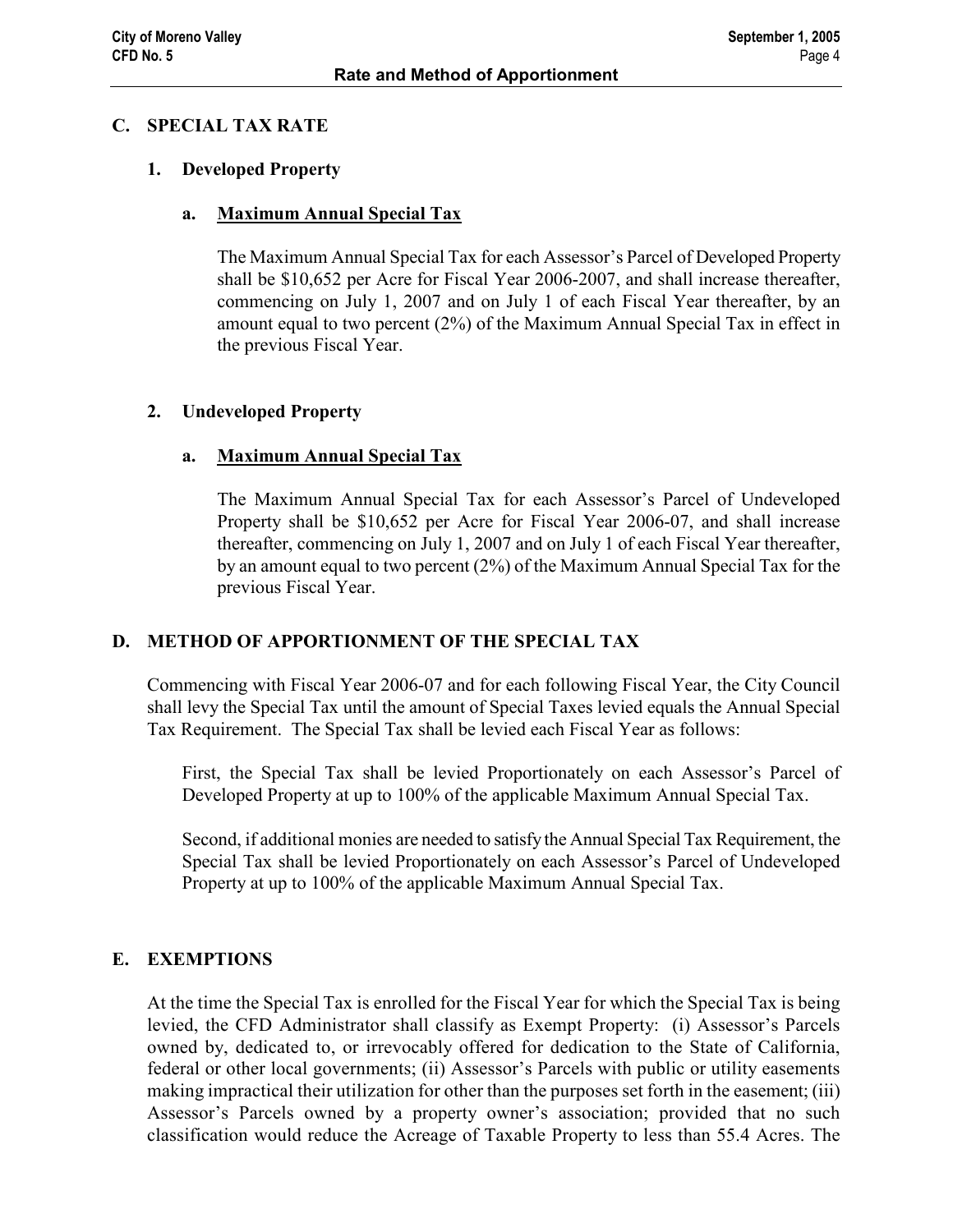CFD Administrator shall classify property as Exempt Property in the chronological order that such property qualifies to be classified as such. Assessor's Parcels which cannot be classified as Exempt Property because such classification would reduce the Acreage of Taxable Property to less than 55.4 Acres will be classified as Undeveloped Property, and will be subject to Special Taxes accordingly. If the use of an Assessor's Parcel classified as Exempt Property changes so that such Assessor's Parcel is no longer classified as one of the uses that would make such Assessor's Parcel eligible to be classified as Exempt Property, such Assessor's Parcel shall cease to be classified as Exempt Property and shall be classified as Taxable Property.

# F. MANNER OF COLLECTION

The Special Tax shall be collected in the same manner and at the same time as ordinary ad valorem property taxes; provided, however, that CFD No. 5 may directly bill the Special Tax, may collect Special Taxes at a different time or in a different manner if necessary to meet its financial obligations, and may covenant to foreclose and may actually foreclose on delinquent Assessor's Parcels as permitted by the Act.

# G. PREPAYMENT OF SPECIAL TAX

The following additional definitions apply to Section G, herein:

"CFD Public Facilities" means those public facilities authorized to be financed by CFD No. 5.

"CFD Public Facilities Costs" means either \$8,300,000, or such lower number as shall be determined either by (a) the CFD Administrator as sufficient to finance the CFD Public Facilities, or (b) the City Council concurrently with a covenant that it will not issue any more Bonds to be secured by Special Taxes levied under this Rate and Method of Apportionment.

"Construction Fund" means the fund as identified in the Indenture, which is used to disburse funds to pay the cost and acquisition of public improvements funded with the Bond proceeds or Special Taxes.

"Construction Inflation Index" means the annual percentage change in the Engineering News-Record Building Cost Index for the City of Los Angeles, measured as of the last day of that calendar year, which ends in the previous Fiscal Year. In the event this index ceases to be published, the inflation index shall be another index as determined by the CFD Administrator that is reasonably comparable to the Engineering News-Record Building Cost Index for the City of Los Angeles.

"Future Facilities Costs" means the CFD Public Facilities Costs minus: (a) the portion of the CFD Public Facilities Costs previously funded (i) from the proceeds of all previously issued Bonds, (ii) from interest earnings on the Construction Fund actually earned prior to the date of prepayment and (iii) directly from Special Tax revenues; and (b) the amount of the proceeds of all previously issued Bonds, including interest earnings and Special Tax revenues, then on deposit in the Construction Fund.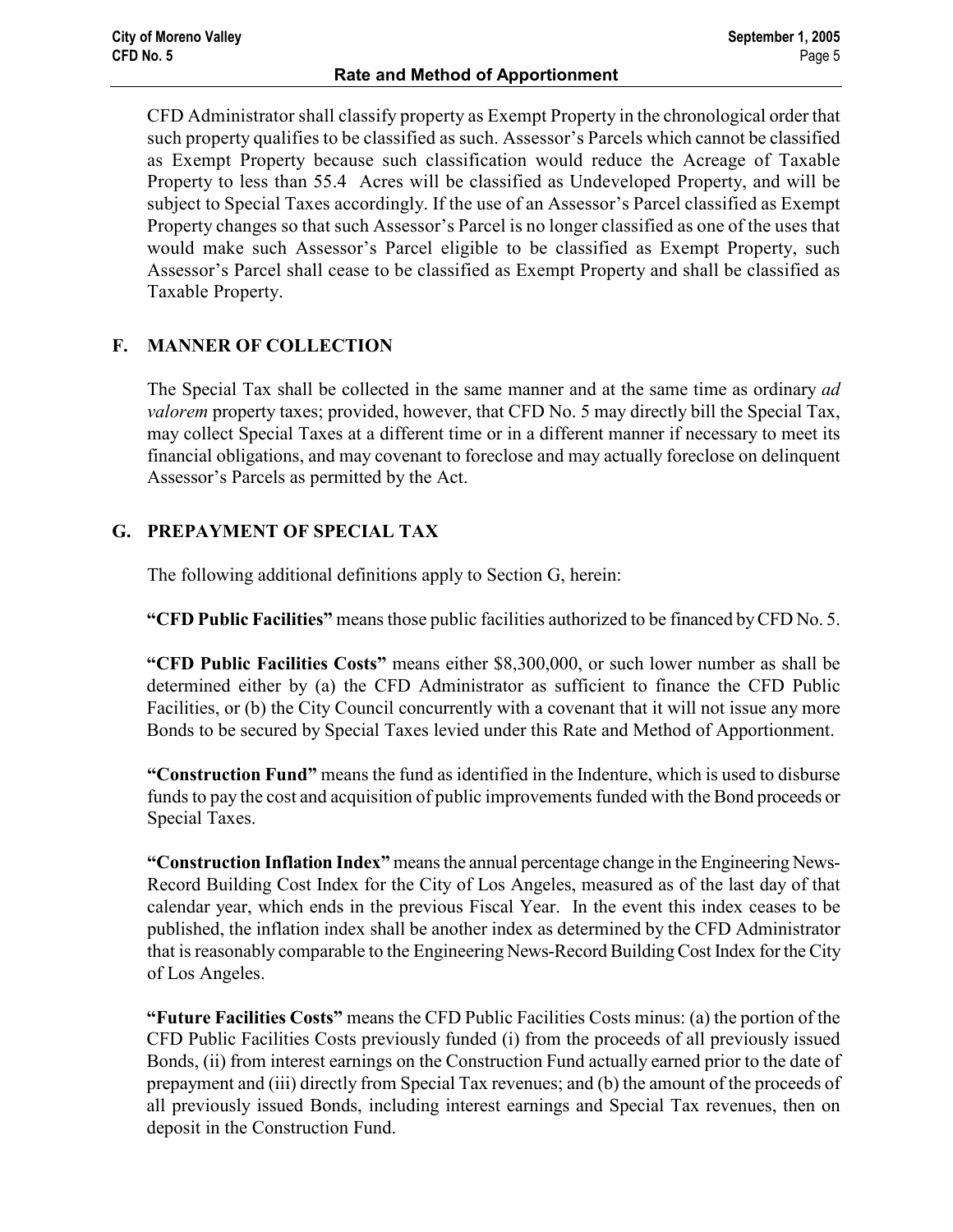"Outstanding Bonds" means all previously issued Bonds that have been issued prior to the date of the prepayment which will remain outstanding after the first interest and/or principal payment date following the current Fiscal Year, excluding Bonds to be redeemed at a later date with the proceeds of prior prepayments of Special Taxes.

### Prepayment of a Special Tax in Part or in Full

The Special Tax obligation applicable to an Assessor's Parcel may be prepaid at any time and the obligation of such Assessor's Parcel to pay any Special Tax may be fully or partially satisfied as described herein. The CFD Administrator may charge a reasonable fee for calculation of the Prepayment Amount as defined below.

### 1. Prepayment in Full

The Maximum Annual Special Tax obligation may be prepaid and permanently satisfied for any Assessor's Parcel. The Maximum Annual Special Tax obligation applicable to such Assessor's Parcel may be fully prepaid and the obligation of the Assessor's Parcel to pay the Special Tax permanently satisfied as described herein; provided that a prepayment may be made only if there are no delinquent Special Taxes with respect to such Assessor's Parcel at the time of prepayment. An owner of an Assessor's Parcel intending to prepay the Maximum Annual Special Tax obligation shall provide the CFD Administrator with written notice of intent to prepay. Within 30 days of receipt of such written notice, the CFD Administrator shall notify such owner of the prepayment amount of such Assessor's Parcel. The CFD Administrator may charge a reasonable fee for providing this figure. The Prepayment Amount (defined below) shall be calculated as follows (capitalized terms as defined below):

|        | <b>Bond Redemption Amount</b>   |
|--------|---------------------------------|
| plus   | <b>Redemption Premium</b>       |
| plus   | <b>Future Facilities Amount</b> |
| plus   | Defeasance Amount               |
| plus   | Prepayment Fees and Expenses    |
| less   | Reserve Fund Credit             |
| less   | Capitalized Interest Credit     |
| equals | <b>Prepayment Amount</b>        |
|        |                                 |

As of the proposed date of prepayment, the Prepayment Amount (defined below) shall be calculated as follows:

- 1. Compute the Maximum Annual Special Tax for the Assessor's Parcel to be prepaid.
- 2. Divide the Maximum Annual Special Tax computed pursuant to paragraph 1 by the sum of the total expected Maximum Annual Special Tax revenues that may be levied within CFD No. 5 excluding any Assessors Parcels for which the Maximum Annual Special Tax obligation has been previously prepaid.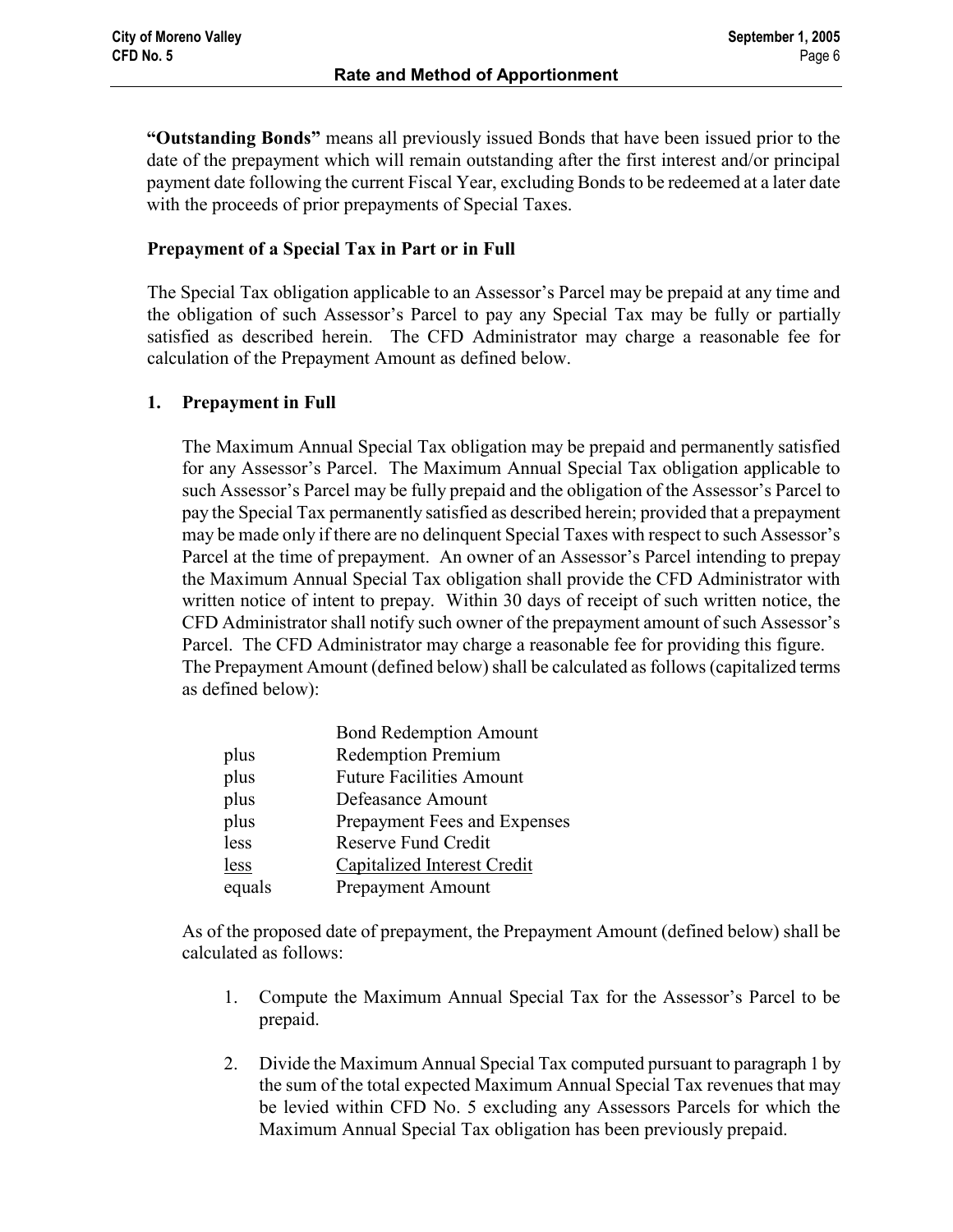- 3. Multiply the quotient computed pursuant to paragraph 2 by the principal amount of Outstanding Bonds to compute the amount of Outstanding Bonds to be retired and prepaid (the "Bond Redemption Amount").
- 4. Multiply the Bond Redemption Amount computed pursuant to paragraph 3 by the applicable redemption premium, if any, on the Outstanding Bonds to be redeemed (the "Redemption Premium").
- 5. If all of the authorized Bonds to be issued for CFD No. 5 have not been issued, compute the Future Facilities Costs.
- 6. Multiply the quotient computed pursuant to paragraph 2 by the amount determined pursuant to paragraph 5 to compute the amount of Future Facilities Costs to be allocated to such Assessor's Parcel (the "Future Facilities Amount").
- 7. Compute the amount needed to pay interest on the Bond Redemption Amount from the first bond interest and/or principal payment date following the current Fiscal Year until the earliest redemption date for the Outstanding Bonds.
- 8. Confirm that no Special Tax delinquencies apply to such Assessor's Parcel.
- 9. Determine the Special Taxes levied on the Assessor's Parcel in the current Fiscal Year that have not yet been paid.
- 10. Determine the fees and expenses of CFD No. 5, including but not limited to, the costs of computation of the prepayment, the costs to invest the prepayment proceeds, the costs of redeeming Bonds from the proceeds of such prepayment, and the cost of recording any notices to evidence the prepayment and the redemption (the "Prepayment Fees and Expenses").
- 11. Compute the amount the CFD Administrator reasonably expects to derive from the reinvestment of the Prepayment Amount less the Prepayment Fees and Expenses as determined pursuant to paragraph 10, from the date of prepayment until the redemption date for the Outstanding Bonds to be redeemed with the prepayment.
- 12. Add the amounts computed pursuant to paragraphs 7 and 9 and subtract the amount computed pursuant to paragraph 11 (the "Defeasance Amount").
- 13. The reserve fund credit (the "Reserve Fund Credit") shall equal the lesser of: (a) the expected reduction in the reserve requirement (as defined in the Indenture), if any, associated with the redemption of Outstanding Bonds as a result of the prepayment; or (b) the amount derived by subtracting the new reserve requirement (as defined in the Indenture) in effect after the redemption of Outstanding Bonds as a result of the prepayment from the balance in the reserve fund on the prepayment date, but in no event shall such amount be less than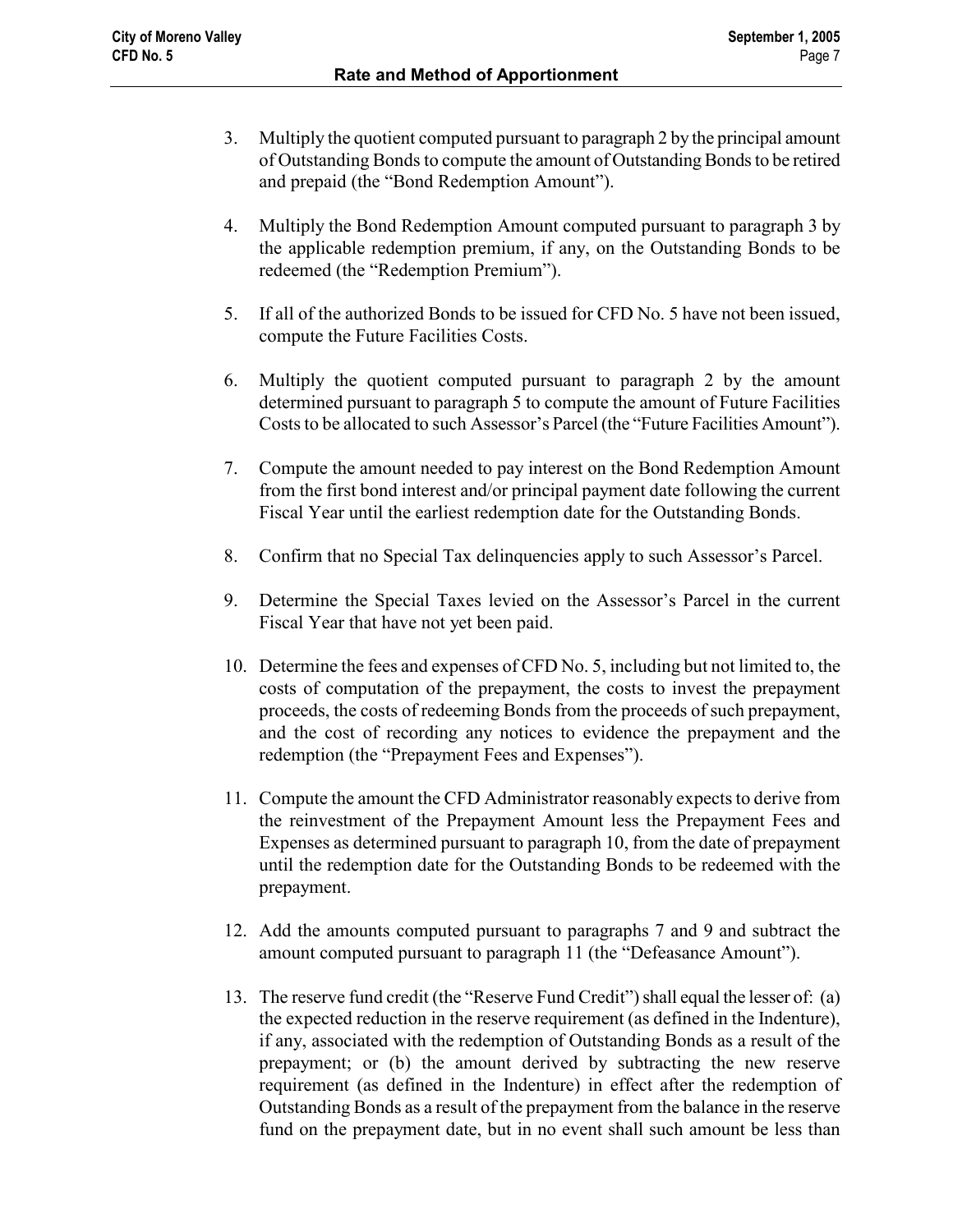zero. No Reserve Fund Credit shall be granted if the amount then on deposit in the reserve fund for the Outstanding Bonds is below 100% of the reserve fund requirement (as defined in the Indenture).

- 14. If any capitalized interest for the Outstanding Bonds will not have been expended at the time of the first interest and/or principal payment following the current Fiscal Year, a capitalized interest credit shall be calculated by multiplying the quotient computed pursuant to paragraph 2 by the expected balance in the capitalized interest fund after such first interest and/or principal payment (the "Capitalized Interest Credit").
- 15. The Maximum Annual Special Tax prepayment is equal to the sum of the amounts computed pursuant to paragraphs 3, 4, 6, 10 and 12, less the amounts computed pursuant to paragraphs 13 and 14 (the "Prepayment Amount").
- 16. From the Prepayment Amount, the amounts computed pursuant to paragraphs 3, 4, 12, 13, and 14 shall be deposited into the appropriate fund as established under the Indenture and be used to retire Outstanding Bonds or make debt service payments. CFD No. 5 shall retain the amount computed pursuant to paragraph 10. The amount computed pursuant to paragraph 6 shall be deposited in the Construction Fund.

If the Prepayment Amount is insufficient to redeem Bonds in \$5,000 increment of Bonds, the increment above \$5,000 or integral multiple thereof will be retained in the appropriate fund established under the Indenture to be used with the next prepayment of bonds or to make debt service payments.

As a result of the payment of the current Fiscal Year's Special Tax levy as determined under paragraph 9 above, the CFD Administrator shall remove the current Fiscal Year's Special Tax levy for such Assessor's Parcel from the County tax rolls. With respect to any Assessor's Parcel that is prepaid, the City Council shall cause a suitable notice to be recorded in compliance with the Act, to indicate the prepayment of Special Taxes and the release of the Special Tax lien on such Assessor's Parcel, and the obligation of such Assessor's Parcel to pay the Special Tax shall cease.

Notwithstanding the foregoing, no Special Tax prepayment shall be allowed unless the amount of Special Taxes, net of Administrative Expenses, that may be levied on Taxable Property within CFD No. 5 both prior to and after the proposed prepayment is at least 1.1 times the maximum annual debt service on all Outstanding Bonds.

Tenders of Bonds in prepayment of Special Taxes may be accepted upon the terms and conditions established by the City Council pursuant to the Act. However, the use of Bond tenders shall only be allowed on a case-by-case basis as specifically approved by the City Council.

### 2. Prepayment in Part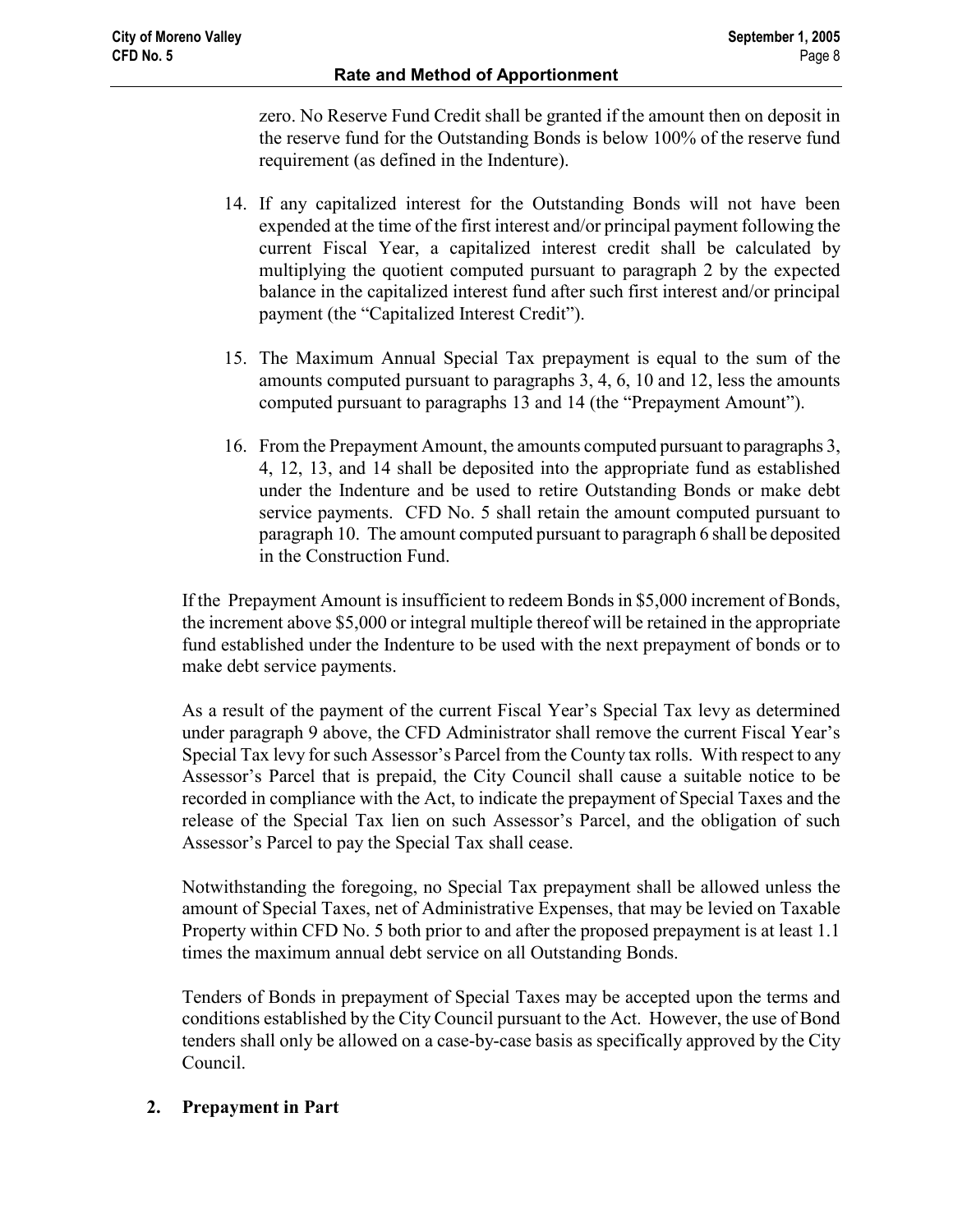The Maximum Annual Special Tax obligation of an Assessor's Parcel may be partially prepaid. The amount of the prepayment shall be calculated as in Section G.1; except that a partial prepayment shall be calculated according to the following formula:

$$
PP = (PE x F) + A
$$

These terms have the following meaning:

- $PP =$  the partial prepayment
- $P_E$  = the Prepayment Amount calculated according to Section G.1, minus Prepayment Fees and Expenses pursuant to paragraph 10.
- $F =$  the percent by which the owner of the Assessor's Parcel(s) is partially prepaying the Maximum Annual Special Tax obligation.
- $A =$  the Prepayment Fees and Expenses pursuant to paragraph 10 of Section G.1.

The owner of an Assessor's Parcel who desires to partially prepay the Maximum Annual Special Tax obligation shall notify the CFD Administrator in writing of: (i) such owner's intent to partially prepay the Maximum Annual Special Tax obligation, (ii) the percentage by which the Maximum Annual Special Tax obligation shall be prepaid, and (iii) the company or agency that will be acting as the escrow agent, if applicable. The CFD Administrator shall provide the owner with a statement of the amount required for the partial prepayment of the Maximum Annual Special Tax obligation for an Assessor's Parcel within 30 days of the request and may charge a reasonable fee for providing this service.

With respect to any Assessor's Parcel that is partially prepaid, the City shall: (i) distribute the funds remitted to it according to paragraph 16 of Section G.1, and (ii) indicate in the records of CFD No. 5 that there has been a partial prepayment of the Maximum Annual Special Tax obligation and that a portion of the Maximum Annual Special Tax obligation equal to the outstanding percentage (1.00 - F) of the remaining Special Tax obligation shall continue to be authorized to be levied on such Assessor's Parcel pursuant to Section D.

# H. TERM OF SPECIAL TAX

For each Fiscal Year, or portion thereof, that any Bonds are Outstanding Bonds the Special Tax shall be levied on all Assessor's Parcels subject to the Special Tax. The Special Tax shall cease not later than the 2046-47 Fiscal Year, however, the Special Tax will cease to be levied in an earlier Fiscal Year if the CFD Administrator has determined (i) that all required interest and principal payments on the CFD No. 5 Bonds have been paid; (ii) all Authorized Facilities have been acquired and all reimbursements to the developer have been paid, (iii) no delinquent Maximum Annual Special Taxes remain uncollected and (iv) all other obligations of CFD No. 5 have been satisfied.

# I. APPEALS

Any landowner who feels that the amount of the Special Tax levied on their Assessor's Parcel is in error may submit a written appeal to CFD No. 5. The CFD Administrator shall review the